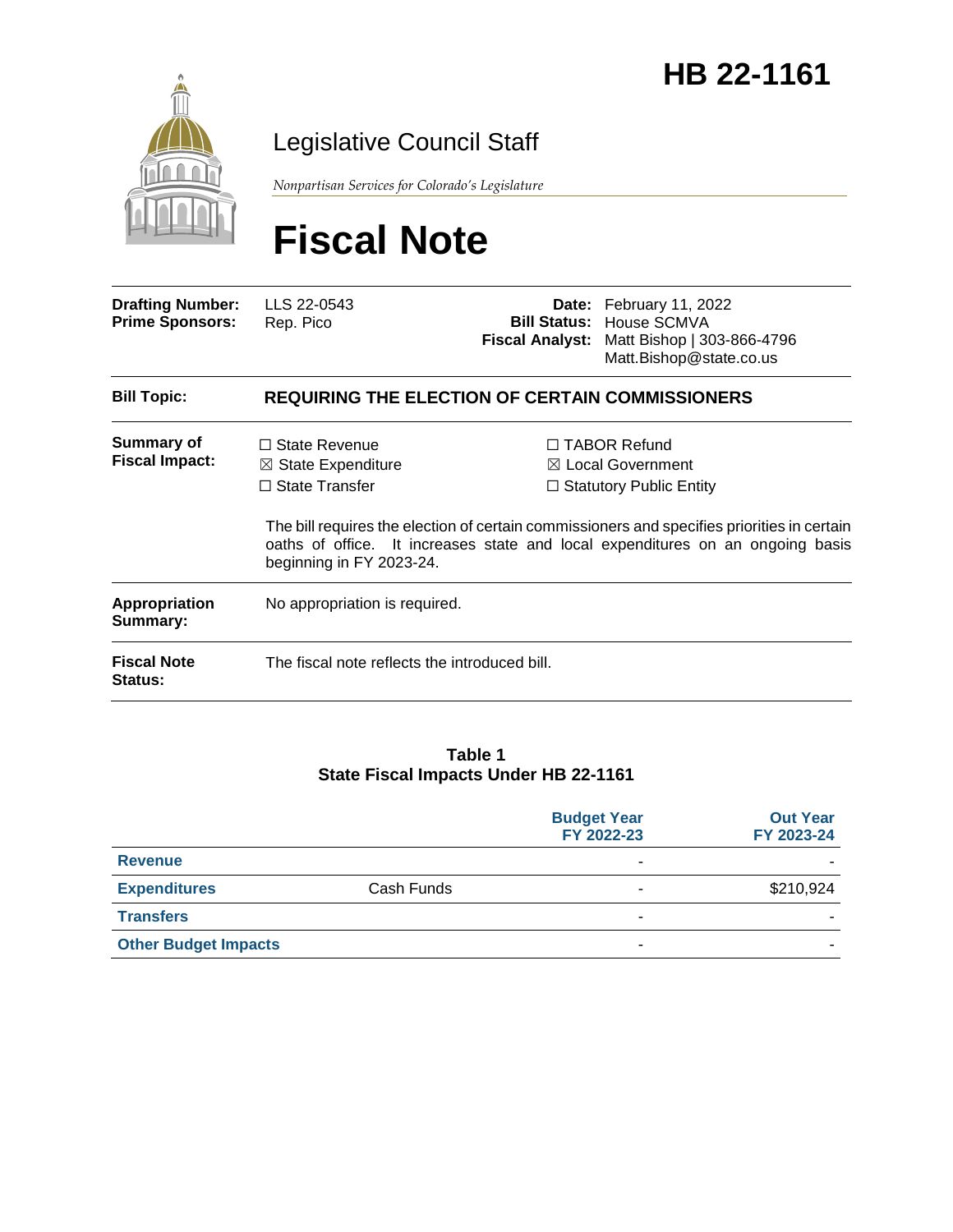Page 2

#### **Summary of Legislation**

Under current law, several commissioners are appointed by the Governor. The bill instead requires certain commissioners to be elected beginning with the 2024 general election, including:

- the commissioner of insurance in the Department of Regulatory Agencies (DORA), pending voter approval of a referred measure at the November 2022 general election;
- the nine members of the Air Quality Control Commission in the Department of Public Health and Environment (CDPHE);
- the five voting members of the Oil and Gas Conservation Commission in the Department of Natural Resources (DNR); and
- the three members of the Public Utilities Commission in DORA.

Elected commissioners must disclose any potential conflicts of interest existing at the time of their election or that arise during their term. In their oaths of office, members of the Air Quality Control Commission and the Public Utilities Commission must commit to prioritizing energy reliability and reducing consumer costs above all other considerations. The bill also retains the existing per diem benefit for Air Quality Control Commissioners.

#### **Background and Assumptions**

Candidates for state public office, including commissioners, who do not seek party nomination must collect a minimum number of signatures to petition onto the ballot. Petition signatures are reviewed by the Department of State (CDOS) to confirm that the persons signing are residents of Colorado and reside within the proper jurisdictional boundary. CDOS contracts with the Department of Personnel and Administration (DPA) to conduct these reviews.

House Current Resolution 22-1004 refers to voters at the 2022 general election whether the Colorado Constitution should require the Governor to appoint the Commissioner of Insurance. This bill requires CDOS to add 17 commissioner positions to the ballot for the November 2024 general election, and 18 positions if the referred measure passes. The fiscal note assumes that 18 additional candidates will petition onto the ballot for the new positions, requiring CDOS to review 97,200 additional signatures.

#### **State Expenditures**

The bill increases state cash fund expenditures in FY 2023-24 by \$210,924 the Department of State, as detailed below.

**Department of State.** In FY 2023-24, CDOS will have an increase in expenditures of \$210,924 from the Department of State Cash Fund, reappropriated to DPA. These expenditures are for the Document Solutions Group in DPA to process additional petition signatures for an estimated 18 candidates in the 2024 general election. Expenditures will continue for staggered groups of the new positions in general elections beginning in FY 2026-27. Future costs related to these positions will be requested by CDOS and DPA through the annual budget process. Workload will also increase in CDOS in FY 2022-23 to modify election-related databases, which can be accomplished within existing appropriations.